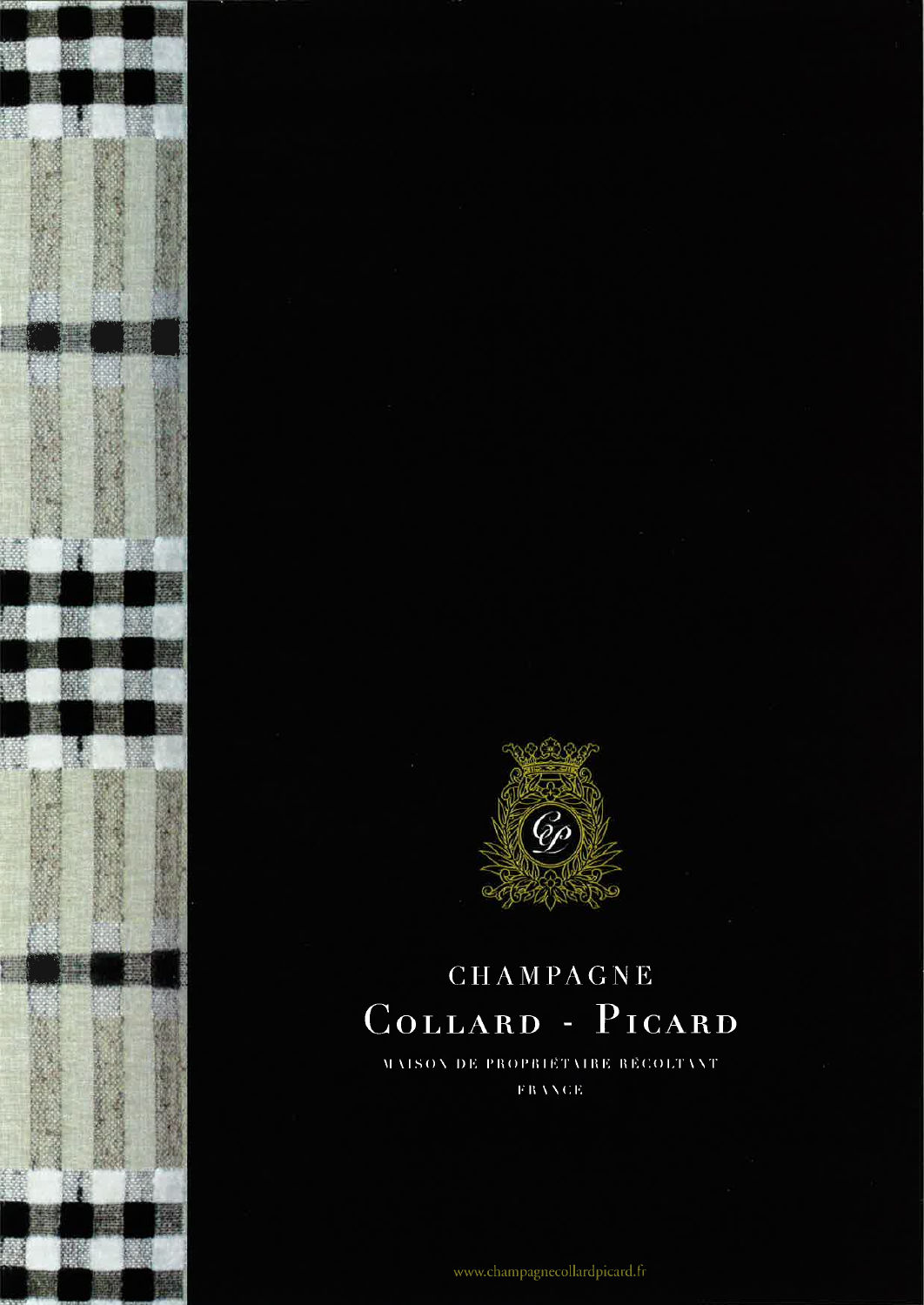

# Throughout the centuries, more than just a Framily story, a Passion...

OUR FIRM'S ORIGINS, SINCE 1889, ARE IN TWO NOBLE WINEGROWING AREAS, THE COLLARD PART BEING IN THE MARNE VALLEY AND THE PICARD PART IN THE CÔTE DES BLANCS.

ONE CAN'T BE BORN IN THE CHAMPAGNE REGION WITHOUT HAVING THE SAP FROM THE GRAPEVINES IN ONE'S VEINS. IN THE COLLARD-PICARD FIRM IT HAS BEEN PASSED ON FROM ONE GENERATION TO THE NEXT FOR TWO CENTURIES. OUR WINES EXPRESS THE SAVOIR-FAIRE OF ANCESTRAL CRAFTSMEN WHO HAVE CARVED THE WAY FOR A VERITABLE PASSION.



OLIVIER ET CAROLINE COLLARD - PICARD

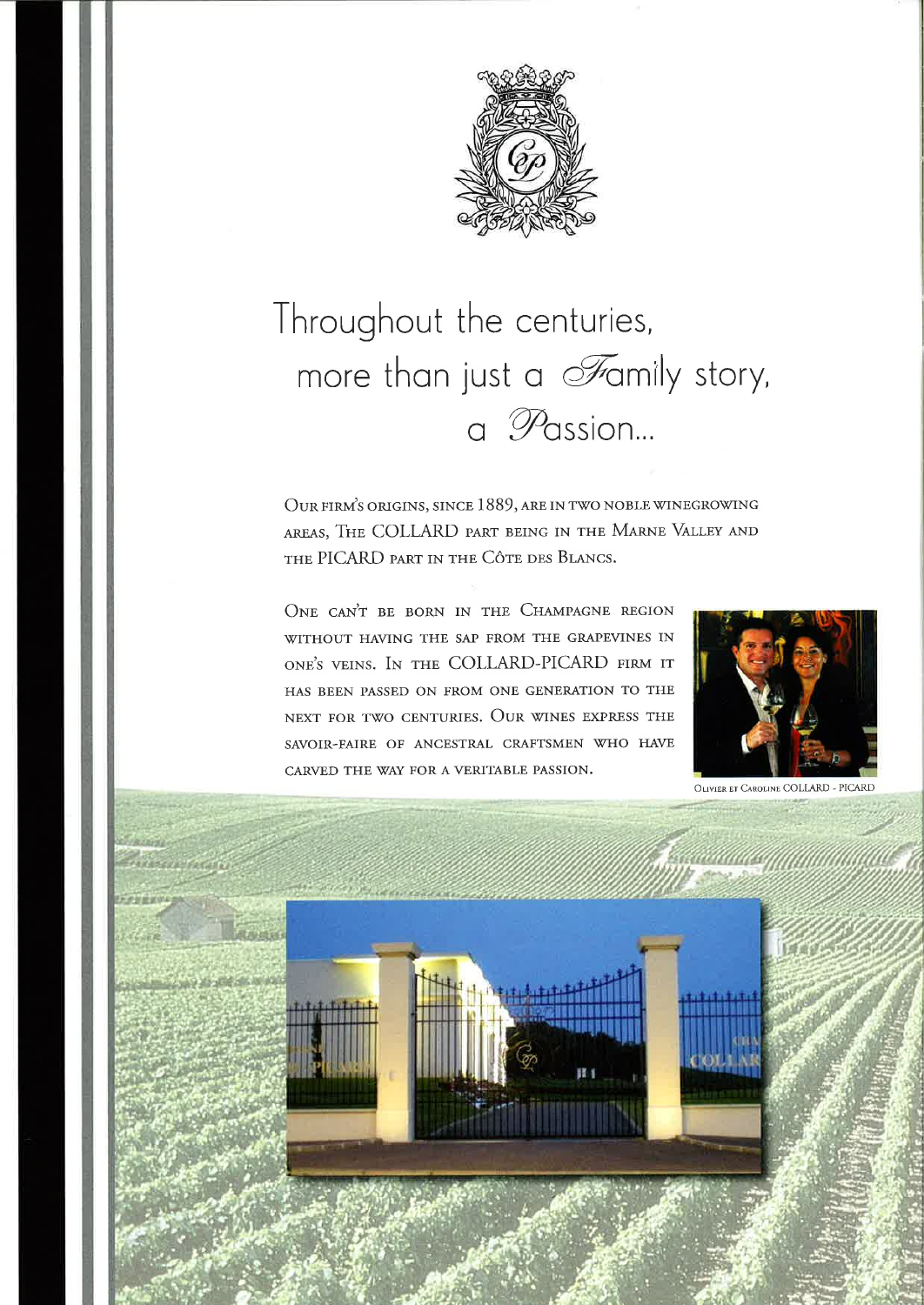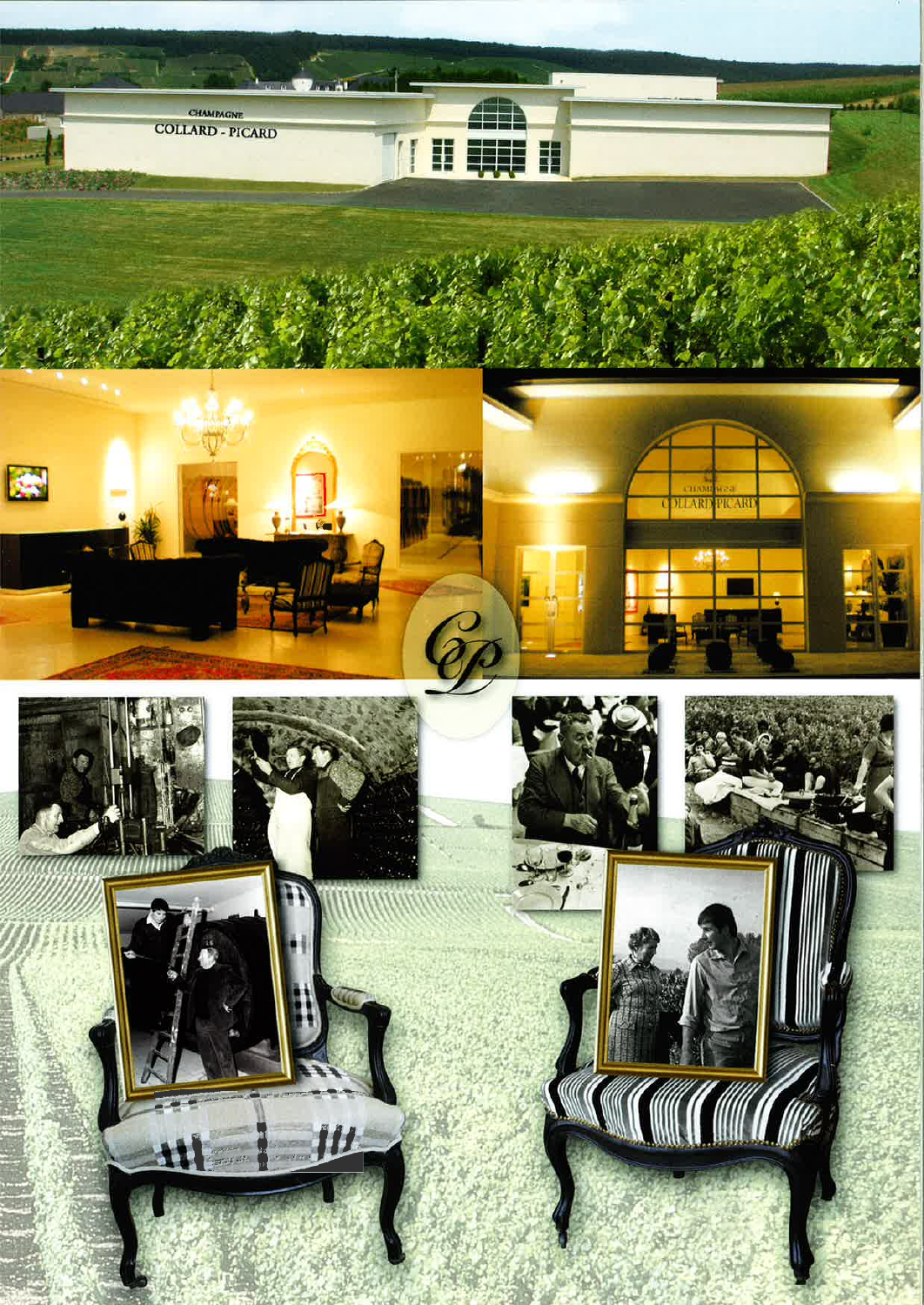

## A subtle alliance of Tradition et Modernity

PAYING CAREFUL ATTENTION TO NATURE SO AS TO UNDERSTAND AND OPTIMIZE IT, WE GENTLY HELP IT ALONG ITS WAY DAILY USING THE MOST NATURAL PROCEDURES POSSIBLE, SUCH AS PLOUGHING, **GRASSING OVER ...** 

EVERY WINTER WE USE MEMORY, INTUITION AND EXPERIENCE TO BLEND THE WINES, AN ACT OF CONSTANT RENEWAL. THANKS TO THE AGE-OLD METHOD GIVEN TO US BY OUR ANCESTORS (AGING IN HIGH-CAPACITY OAK BARRELS, AND BY STOPPING THE BOTTLES WITH CORK AT BOTTLING), WE HAVE ADDED THE NEEDED TOUCH OF MODERNITY (THERMOREGULATION OF THE TANKS AND AIR-CONDITION IN THE CELLARS).

LOYAL TO VALUES WHICH ARE A PART OF US, QUALITY WILL ALWAYS BE OUR FIRM'S AIM WITH A SELECT PRODUCT MEANT ONLY FOR TRUE CHAMPAGNE LOVERS.

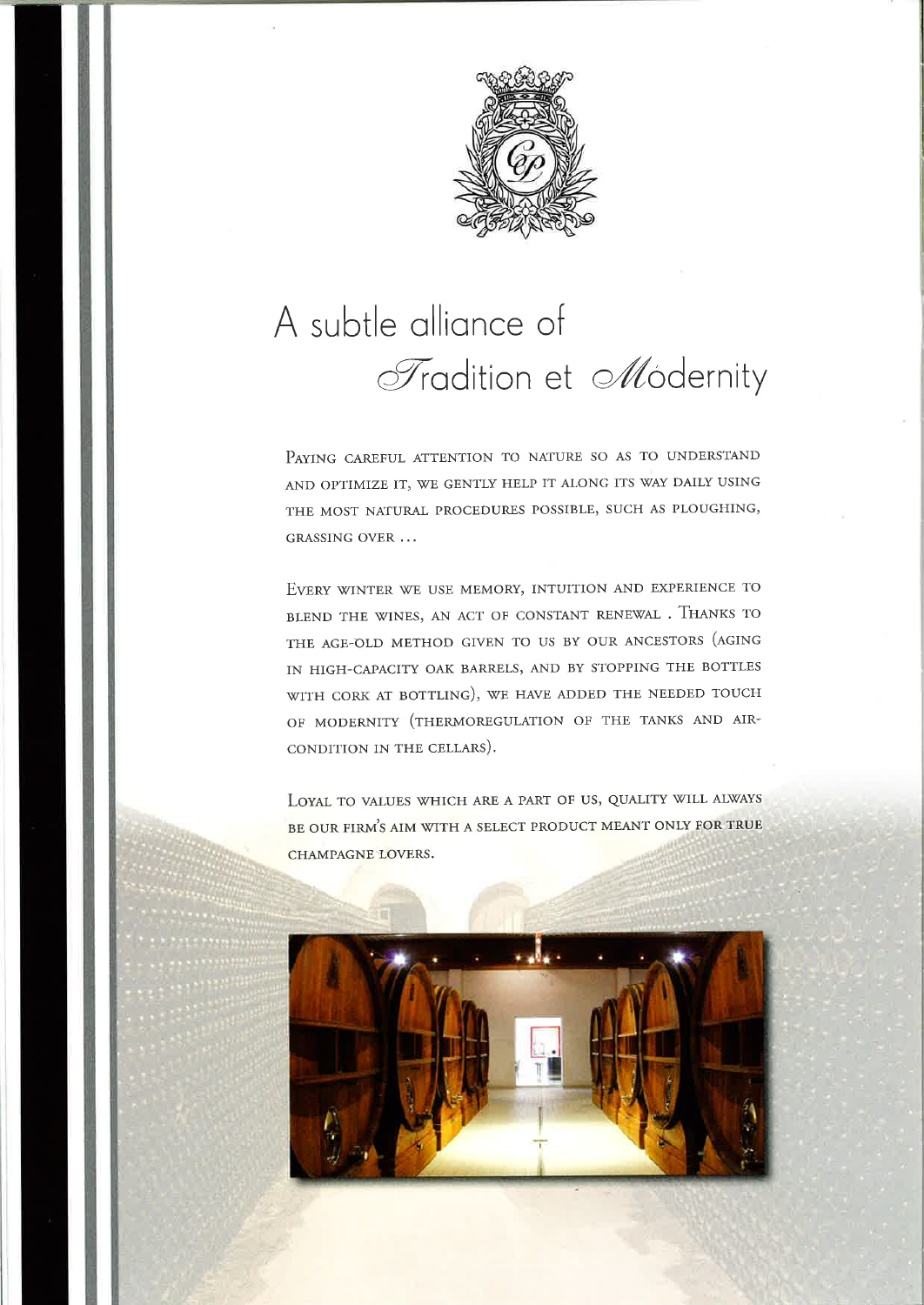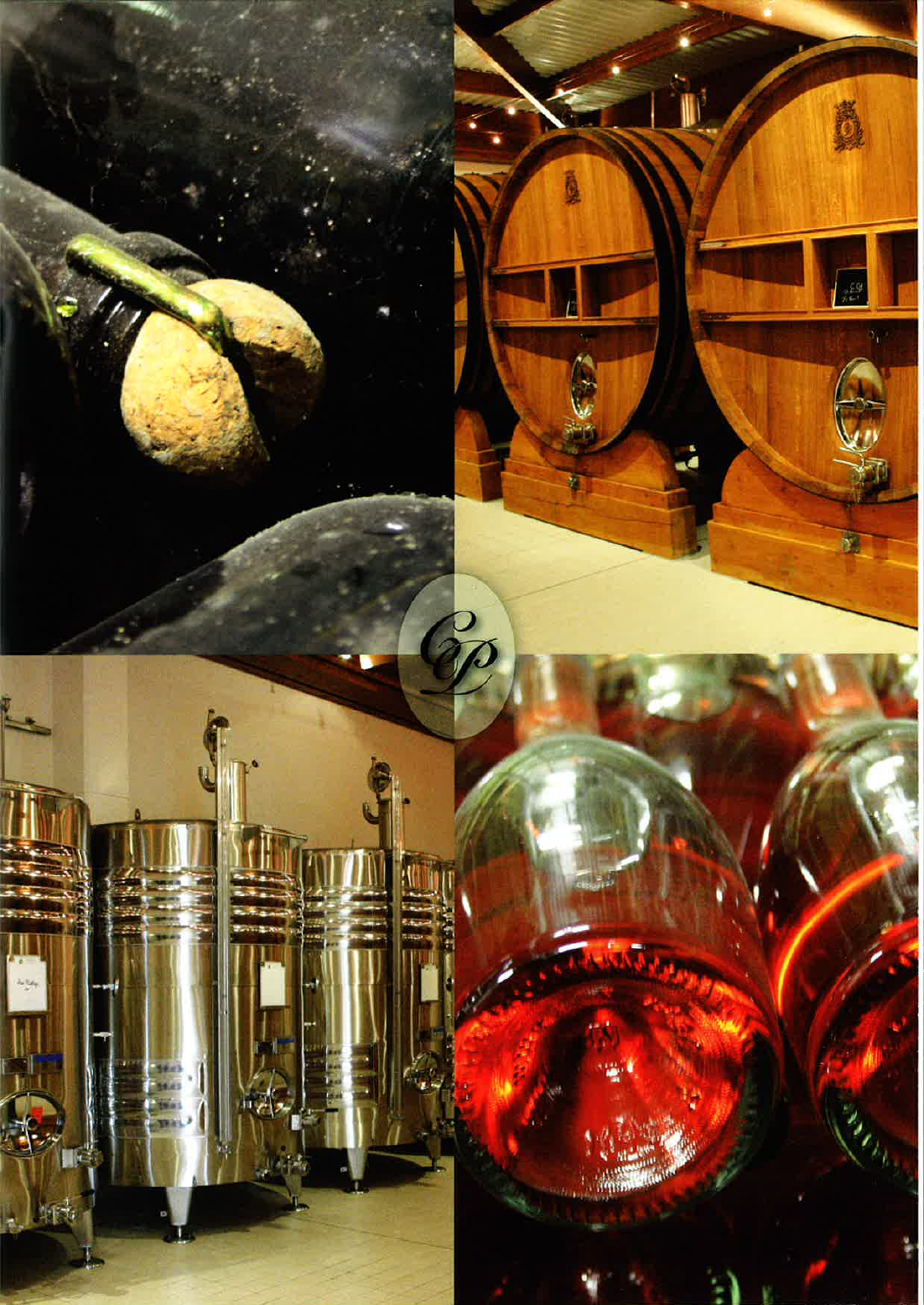

## In unison the *C*ôte des *B*lancs and the *Marne Valley*

UNITING THE MAGNIFICENCE OF A PRESTIGIOUS WINEGROWING AREA WHERE THE WHITE CHARDONNAY GRAPE IS KING WITH ALL ITS DELICATE FRESHNESS, ALONG WITH THE NOBLE AUTHENTICITY OF THE MARNE VALLEY WHICH EXPRESSES THE POWERFUL COMPLEXITY OF THE PINOT NOIR AND PINOT MEUNIER GRAPE-VARIETIES, GIVES A FINAL RESULT THE COLLARD-PICARD WINES, WHICH OFFER THE BEST OF YESTERYEAR AS WELL AS A SEARCH FOR CONTEMPORARY PERFECTION.

EACH GLASS OFFERS ENTIRE SATISFACTION TO THE EPICUREAN IN SEARCH OF SUBTLE, VARIED SENSATIONS. FINESSE COMBINED WITH ELEGANCE, FRUITINESS, DIVERSITY AND THE GENEROSITY TYPICAL OF THE LOCAL CHAMPAGNE SOIL ARE EXPRESSED IN A FINE ALLEGORY.





#### CUVÉE DES ARCHIVES MILLÉSIMÉE 2002 (VINTAGE) (BOTTLES BEARING A NUMBER BELONGING TO A LIMITED SERIES)

MADE FROM THE BEST OF THE 2002 HARVEST FROM THE VINEYARDS OF THE CÔTE DES BLANCS (GRAND CRU) AND FROM THE MARNE VALLEY, THIS CUVÉE IS VINIFIED THEN ELABORATED IN HIGH-CAPACITY OAK BARRELS FOR 18 MONTHS ON ITS LEES AS OUR ANCESTORS DID, WITH NEITHER MALOLACTIC FERMENTATION NOR FILTERING.

AS IT WAS DONE CENTURIES AGO IN THIS REGION, A CORK STOPPER WITH A STAPLE IS USED ONCE THE WINE IS BOTTLED, THE CORK BEING KEPT THERE DURING THE WHOLE OF THE AGING PERIOD ON LATHS, ALLOWING A SALUTARY MICRO-OXYGENATION FOR LONG CONSERVATION.

THIS EXCEPTIONAL BLEND CAN BE CONSUMED AS OF NOW BUT CAN ALSO BE LEFT TO AGE FOR A GREAT NUMBER OF YEARS IN THE CALM DARKNESS OF A GOOD CELLAR.

ITS BLEND OF FINESSE AND THE STRENGTH OF ITS AROMAS WILL SATISFY EVEN THE MOST DEMANDING OF WINE-LOVERS.

BLENDING RATIOS: 80% CHARDONNAY AND 20% PINOT NOIR.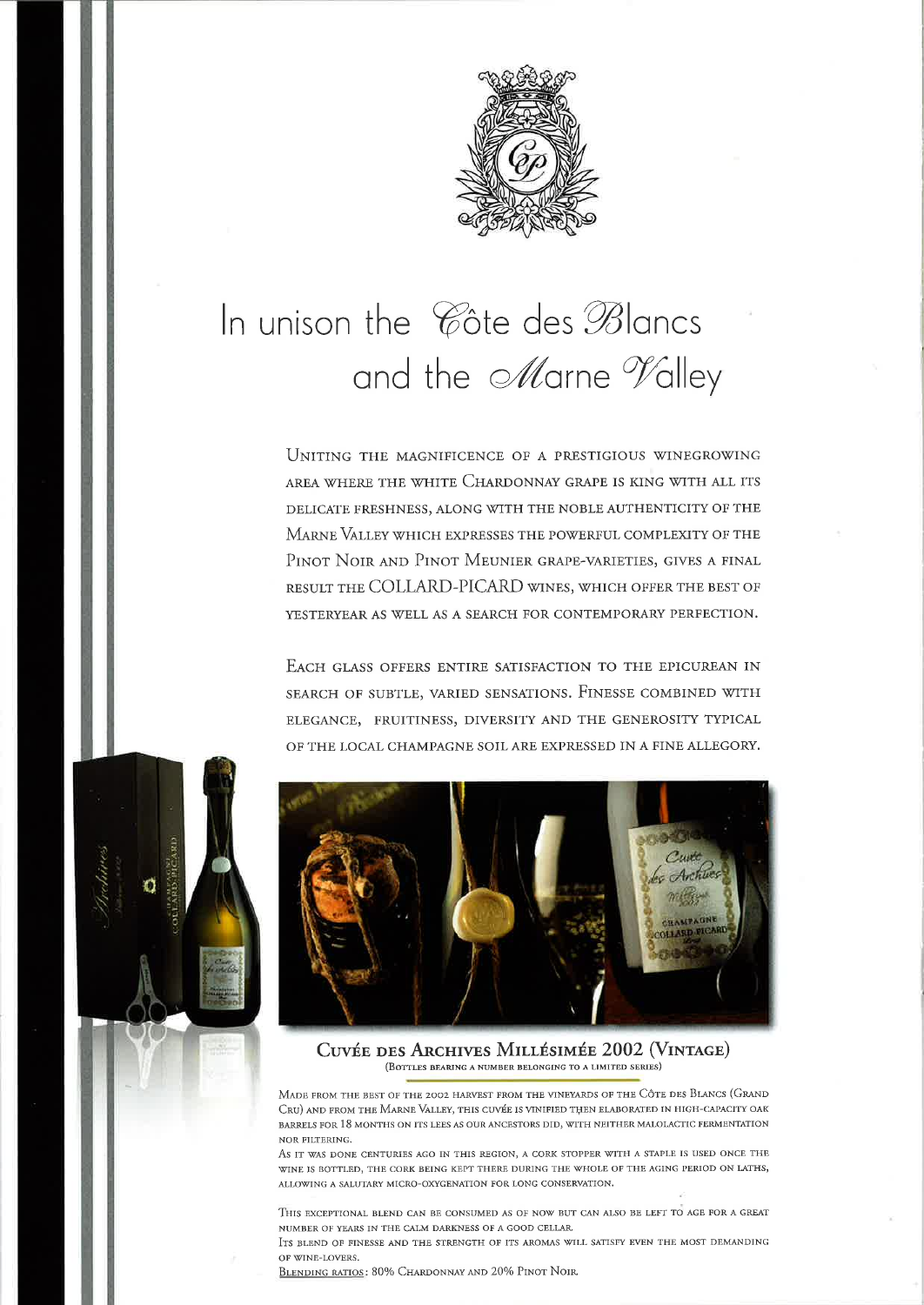

THIS CHAMPAGNE FROM BLACK GRAPES IS MADE EXCLUSIVELY WITH THE CUVÉE, WHICH IS THE BEST OF THE GRAPE-JUICE. THE VINIFICATION WITHOUT MALOLACTIC FERMENTATION IS CARRIED OUT IN A THERMO-REGULATED STAINLESS STEEL TANK, FOLLOWED BY A BLENDING OF RESERVE WINES ELABORATED IN OAK CASKS.

AFTER AGING FOR THREE YEARS IN THE CELLAR, THIS BLEND IS READY TO BE SAVOURED AS AN APERITIF FOR THE BRUT, AND THE DEMI-SEC WILL ACCOMPANY YOUR DESSERTS TO PERFECTION.

IT IS A FRUITY CHAMPAGNE WITH REFINED EFFERVESCENCE. BLENDING RATIOS: 50% MEUNIER AND 50% PINOT NOIR, FROM THE MARNE VALLEY VINEYARDS,

THIS CHAMPAGNE IS MADE FROM THE FIRST PRESS OF BLACK GRAPES ONLY,

VINIFICATION WITHOUT MALOLACTIC FERMENTATION IS CARRIED OUT IN A THERMO-REGULATED STAINLESS STEEL TANK, FOLLOWED BY A BLENDING OF RESERVE WINES ELABORATED IN OAK CASKS. THE COLOUR AND THE AROMAS OF RED FRUIT ARE DUE TO THE ADDITION (DURING BLENDING) OF 10% TO 20% OF RED WINE FROM THE REGION.

THIS VERY AROMATIC BLEND WILL BE A PARTNER TO ANY MEAL. OR CAN BE DRUNK WITH A RED-FRUIT **BASED DESSERT.** 

BLENDING RATIOS: 50% MEUNIER AND 50% PINOT NOIR, FROM THE MARNE VALLEY VINEYARDS.

MADE MOSTLY FROM GRANDS AND 1<sup>ER</sup> CRU DE CHAMPAGNE WINES, IT COMPRISES THE BEST FIRST PRESSINGS (CŒURS DE CUVÉE AND CUVÉE). THE CUVÉE DE PRESTIGE BENEFITS FROM VINIFICATION WITHOUT MALOLACTIC FERMENTATION AND ELABORATION IN OAK CASKS OVER A PERIOD OF IO TO IS MONTHS ON AVERAGE. FOUR YEARS OF BLENDING THEN THREE YEARS OF AGING IN THE CELLAR MAKE THIS BLEND EXCEPTIONAL.

A PERFECT BALANCE OF FINESSE, FRUITINESS AND PERSONALITY ENABLES THIS WINE TO BE ENJOYED AT ANY MOMENT.

BLENDING RATIOS: 50% CHARDONNAY (LA CÔTE DES BLANCS VINEYARDS), 25% PINOT NOIR AND 25% MEUNIER (MARNE VALLEY).



THIS PINK CHAMPAGNE WINE IS FROM A VINEYARD CLASSED PREMIER CRU IN THE AREA OF VERTUS. IN ORDER TO ENABLE THE EXCEPTIONAL FULFILMENT OF THE AROMAS, WE USE THE TECHNIQUE WHICH HAS PRACTICALLY DISAPPEARED FROM THE CHAMPAGNE REGION. THIS TECHNIQUE IS CALLED THE «DE SAIGNÉE» METHOD. ALCOHOLIC FERMENTATION AND THE GROWING (ELABORATION) OF THE WINE ARE CARRIED OUT, WITHOUT MALOLACTIC FERMENTATION, IN HIGH-CAPACITY OAK BARRELS, CALLED «FOUDRES DE CHÊNE».

AFTER AGING INSIDE THE BOTTLE FOR A FEW YEARS IN OUR CELLARS, THIS BLEND IS READY TO BE APPRECIATED. ITS STRENGTH AND THE ORIGINALITY OF ITS FRUITINESS WILL AMAZE YOU, A TRUE MARVEL!

THE JUICE USED IN THIS BLEND COME ONLY FROM VINEYARDS CLASSED GRAND CRU, NOTABLY FROM AROUND OGER AND LE MESNIL SUR OGER, AND IS MADE ENTIRELY FROM « CŒURS DE CUVÉE », OR THE BEST OF THE BEST. VINIFICATION WITHOUT MALOLACTIC FERMENTATION AND ELABORATION TAKE PLACE IN OAK CASKS.

AFTER AGING FOR SEVERAL YEARS IN BOTTLES IN OUR CELLARS, THIS BLEND IS MEANT FOR TRUE CHARDONNAY FANS.

THE GREAT FRESHNESS AND FINESSE OF THIS CHAMPAGNE MAKES IT AN EXCELLENT APPETIZER AS WELL AS A GREAT COMPANION TO SEAFOOD DISHES.



CONSIDERING ITS RICH QUALITIES, I DECIDED TO NOT CHAPTALISE OR DOSE THIS VINTAGE. ESSENTIEL 2006 IS CHAMPAGNE WITHOUT ADDED SUGAR. IT REMAINS VERY NATURAL AND CLOSE TO ITS TERROIR, IT RETAINS ITS NATURAL ESSENCE FOR A TRULY AUTHENTIC CHAMPAGNE.

TO ALLOW THE EXCEPTIONAL DEVELOPMENT OF ITS AROMAS, ONCE IT HAS BEEN AGED IN THE CELLAR, I REQUIRE IT TO BE RESTED FOR TWO FURTHER YEARS AFTER DISGORGING.

ON OPENING, THEREFORE, YOU WILL FIND A SMALL NATURAL CORK STOPPER WHICH SHOWS EVIDENCE OF THIS LONG WAIT AND DOES NOT ALTER THE CHAMPAGNE'S QUALITY IN ANY WAY.

WE DO NOT NEED TO SAY ANY MORE: LET US CONCENTRATE ON THE ESSENTIEL 2006!

BLENDING RATIOS: 50% CHARDONNAY, 25% MEUNIER, 25% PINOT NOIR, VINIFICATION AND MATURING IN OAK CASKS WITHOUT MALOLACTIC FERMENTATION.